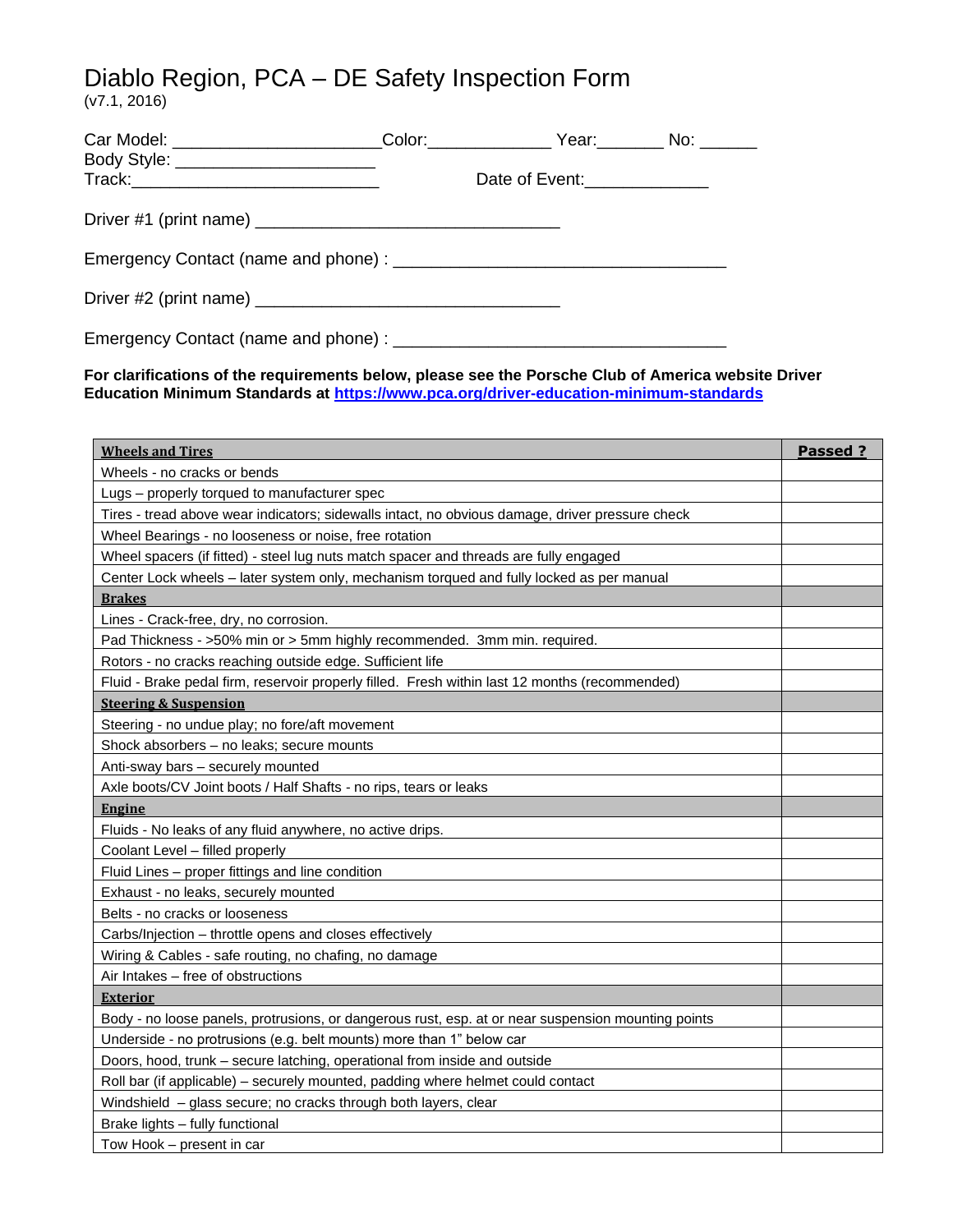| <b>Interior</b>                                                                        |  |  |  |
|----------------------------------------------------------------------------------------|--|--|--|
| Factory Seat belts - Factory or better in good condition, functional both sides.       |  |  |  |
| Competition Seat Belts - Must meet minimum PCA National DE standards. See PCA website. |  |  |  |
| Headrests - present and functional                                                     |  |  |  |
| Seats – secure, no movement                                                            |  |  |  |
| Throttle – freely operating return spring                                              |  |  |  |
| <b>Miscellaneous</b>                                                                   |  |  |  |
| Battery - secure; positive terminal covered, no apparent corrosion                     |  |  |  |
| Gas cap - secures tightly with no leaks                                                |  |  |  |

#### **The Undersigned Individual(s) Hereby Certify that:**

1. This Official Technical Inspection form submitted to the Diablo Region of the Porsche Club of America in connection with the above noted High Performance Driver Education Event is evidence that an inspection was performed by a qualified person or shop within 30 days prior to the event.

2. The completed form correctly and accurately shows the condition of the Car identified above on the date of the inspection.

3. There have been no changes in the condition of the Car since the date of the inspection that would affect the track-worthiness of the Car.

4. The undersigned hereby agrees to defend, indemnify and hold harmless PCA, its zones and regions, as well as the Inspector(s), Directors, Volunteers, Officers and Instructors from any and all claims or demands arising directly or indirectly from any incorrect and/or inaccurate statements set forth in this form.

5. I understand the inspection performed is solely for the purpose of meeting minimum standards of preparation for the Diablo Region High Performance Driving Event. No warranties or guarantees are implied or expressed by the passing of the inspection performed.

6. I certify that the car is safe to run on the track. I acknowledge the safe condition and operation of my Car is entirely my responsibility. I take full and sole responsibility for any vehicle problems, malfunctions, or damage that may occur in connection with the operation or performance of my Car prior to, during and subsequent to the Event.

7. I understand that an additional inspection of the Car and my helmet (SA 2005 or newer prior to June 1, 2016 and SA 2010 or newer after June 1, 2016) will be performed at the event and any above item found unsatisfactory may lead to being denied access to the event. Please refer to Grid Tech check-list below.

| Driver #1 | Sionature | ٬+۰<br>. .<br>. |
|-----------|-----------|-----------------|
|           |           |                 |

Driver #2 Signature **Date Date Date Date Date Date Date Date Date Date Date Date Date Date Date D** 

**Diablo Grid Tech use only (Driver to confirm each item below for the Tech Inspector):**

**Car:** Empty\_\_\_ Letter/numbers\_\_\_ Brake lights\_\_\_ Firm brake pedal \_\_\_ Gas Cap & Battery Secure \_\_\_ Tow Hook In Car\_\_\_\_Cabrio Soft Top Up\_\_\_\_Sunroof Closed

**Wheels / Tires:** above wear indicators\_\_\_ appropriate pressures\_\_\_\_\_Lugs tight \_\_\_\_ Lugnut Lock Key Available\_\_\_\_

**Helmet:** Good Condition / No Cracks / Chin Strap OK , SA 2005+\_\_\_, SA 2010+ (after June 1, 2016)\_\_\_\_

**Driver:** Driver wearing long pants / sleeves of cotton Closed toed shoes

# **THIS FORM, WHEN COMPLETED, MUST BE TURNED IN TO THE REGISTRAR AT THE EVENT**

#### **Diablo Region PCA (v7.1, 2016)**